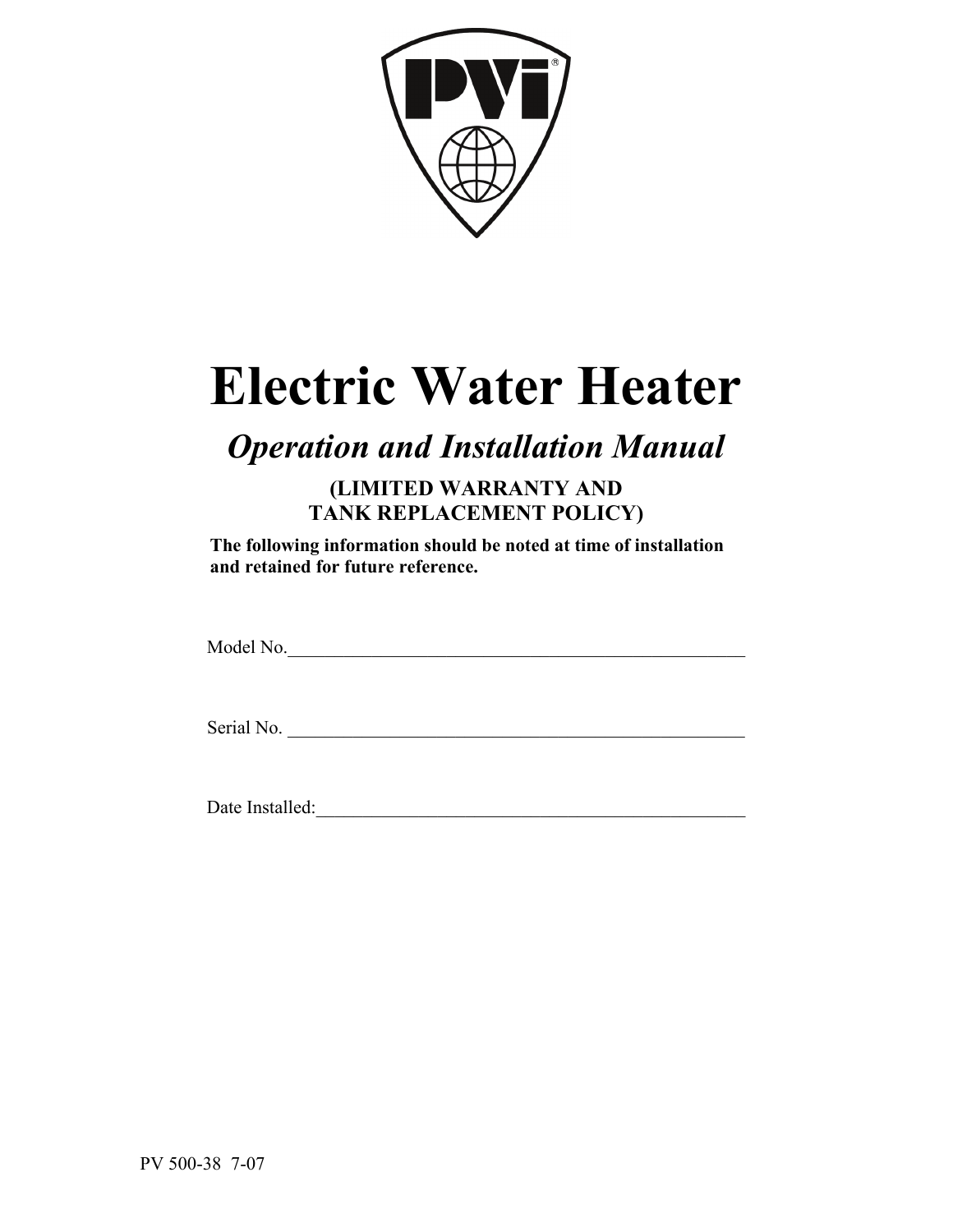# **GENERAL INFORMATION**

### **PLEASE READ INSTRUCTIONS COMPLETELY**

#### **BEFORE INSTALLING WATER HEATER**

# **IMPORTANT OWNER'S RESPONSIBILITY**

This appliance is designed to store water heated only by the electrical elements provided, **at temperatures of not more than 125**°**F** and pressures of **not more than 150 psi.** Heat input from any external or additional source will void the warranty.

The design anticipates the proper installation and care in use of the product. **There is a risk of property damage and personal injury inherent in the use of any hot water system.** The company cannot supervise the installation and therefore makes it a specific condition of the warranty that the customer will supervise the installation and use of this product to be sure they are performed in accordance with safe guidelines and proper local or national codes.

Generalized instructions and procedures cannot anticipate all situations. For this reason, only qualified installers should perform the installation. A qualified installer is a person who has licensed training and a working knowledge of the applicable codes, regulations, tools, equipment and methods necessary for safe installation of an electrical resistance water heater.

An installation checklist has been provided to help the customer ensure that all procedures for a safe installation have been followed.

If questions regarding installation arise, check with your local plumbing and electrical inspectors for proper procedures and codes**.** Local codes take a precedent over instructions in this manual.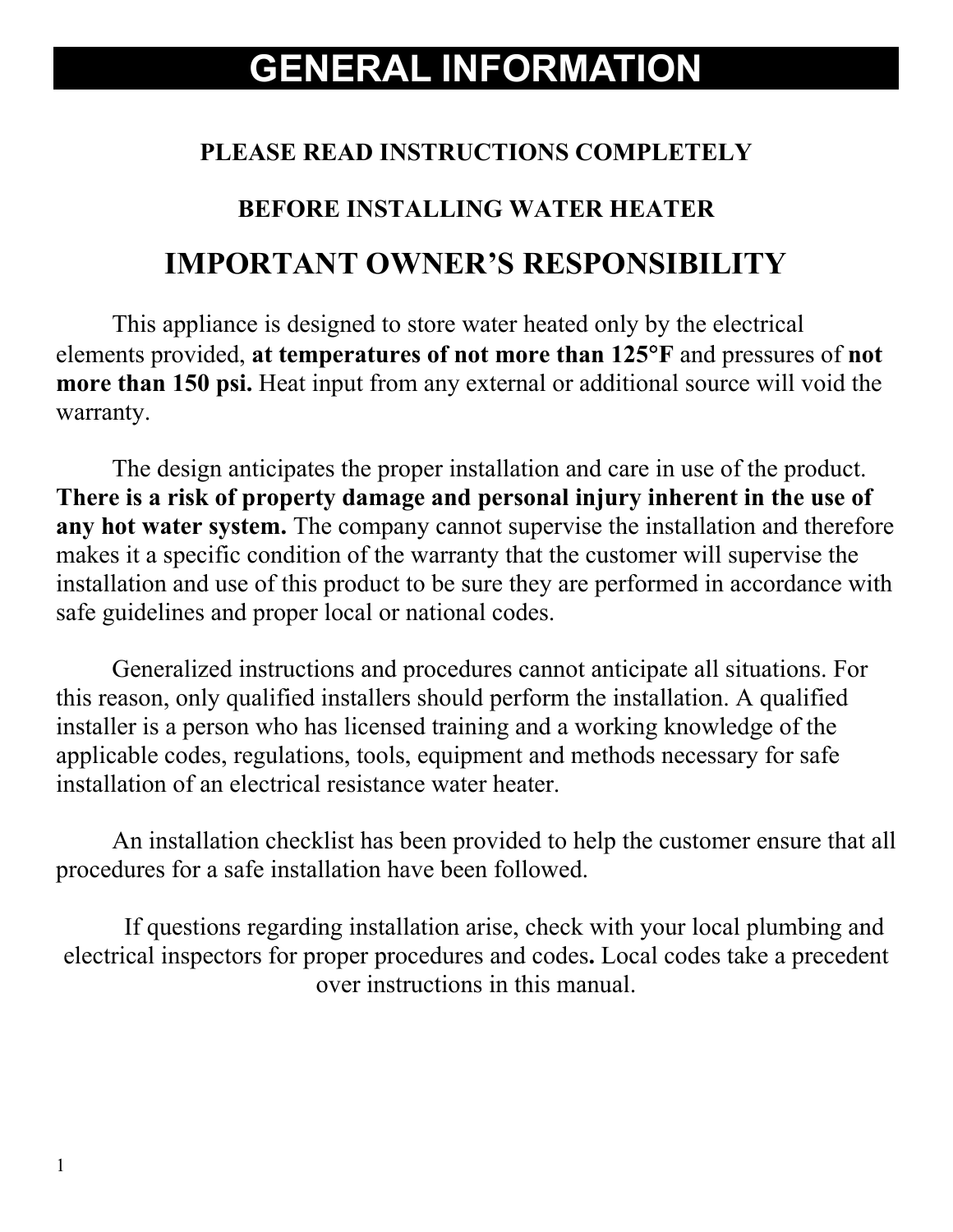# **INDEX**

| FIVE YEAR LIMITED TANK REPLACEMENT POLICY 17 |  |
|----------------------------------------------|--|
|                                              |  |
|                                              |  |
|                                              |  |
|                                              |  |
|                                              |  |
|                                              |  |
|                                              |  |
|                                              |  |
|                                              |  |
|                                              |  |

\*To fully understand the purchaser's responsibility in installing the water heater, please read the warranty on the back cover.

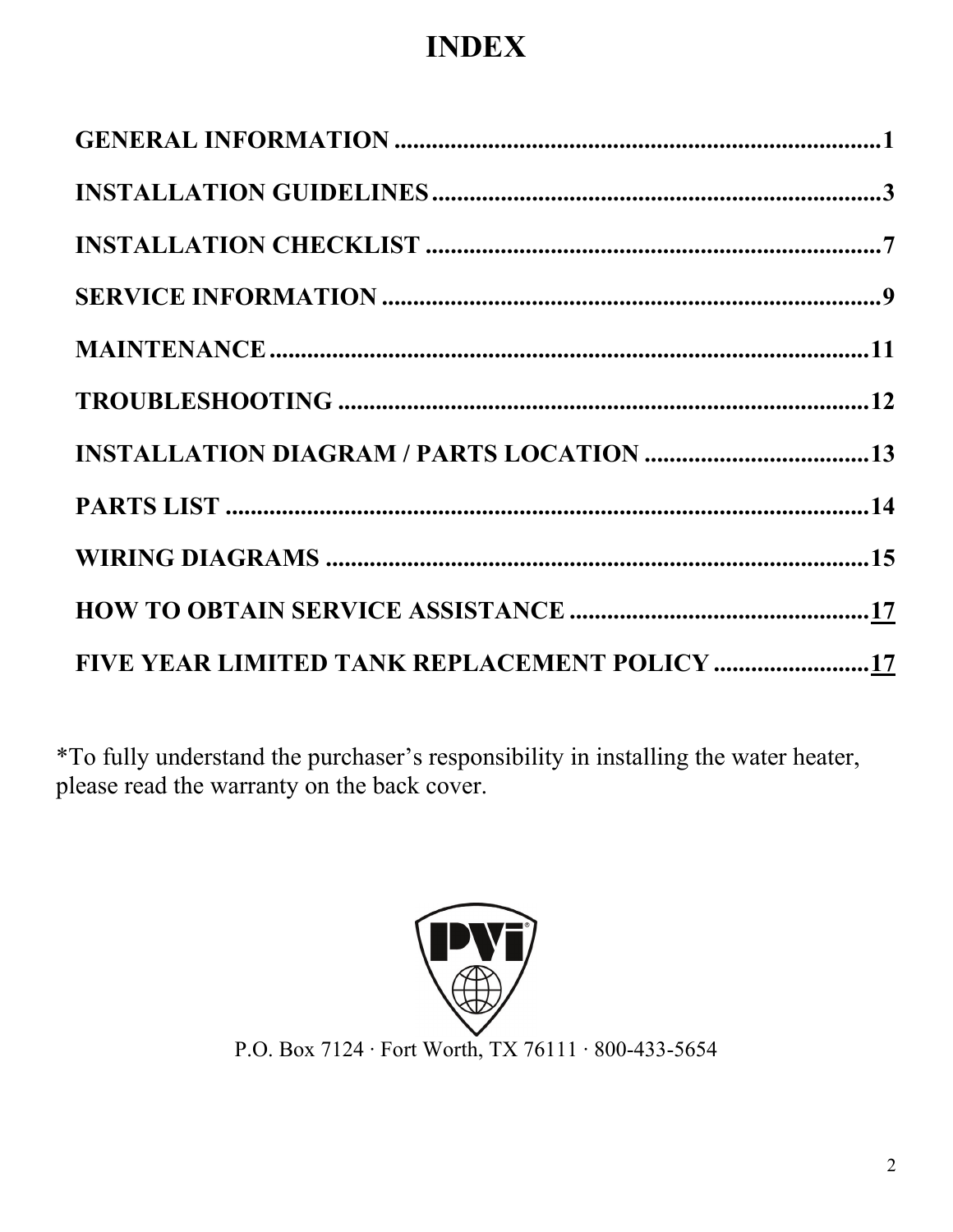# I**NSTALLATION GUIDELINES**

## **A.INSPECTING AND PREPARING THE HEATER**

• Do not cover or damage the temperature and pressure relief valve opening located in the topside of the tank (see Figure I).

### **B. LOCATION**

- •CAUTION: All tanks will eventually leak at some unpredictable time.
- •Do not place the heater where there is a risk of property damage in the event of a leak.
- •Place the heater on a solid foundation in a clean, dry location.
- The heater should be protected from freezing and water lines should be insulated to reduce energy and water waste.
- •Leave sufficient room to service the heat exchanger and electrical controls.
- •Do not install in an area where flammable liquids or combustible vapors are present.
- •CAUTION: The heater's outer jacket is plastic and can melt.
- •Do not install in close proximity to wood burning stove or other high temperature apparatus.

**NOTE:** If Heater is Placed On Blocks To Raise It From The Floor, **Be Sure to Support The Entire Bottom With At Least ¾" Plywood On The Top Of The Blocks.**<br>28" X 28" X 28" Plywood

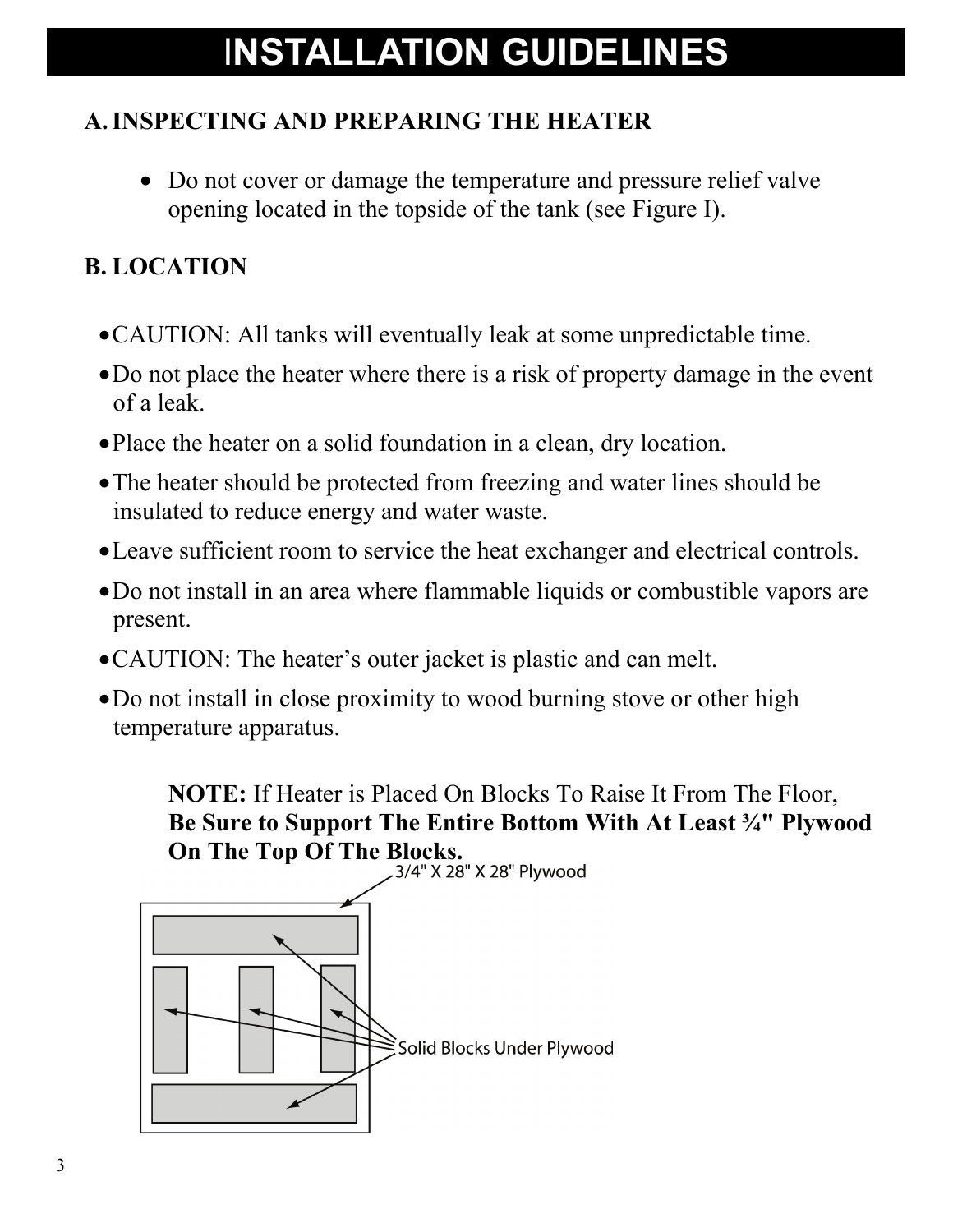#### **C.PROTECTION FROM WATER DAMAGE**

• **CAUTION:** All water heaters have a risk of leakage at some unpredictable time. **IT IS THE CUSTOMER'S RESPONSIBILITY TO PROVIDE A CATCH PAN OR OTHER ADEQUATE MEANS, SO THAT THE RESULTANT FLOW OF WATER WILL NOT DAMAGE FURNISHINGS OR PROPERTY.** (See Figure I).

The warranty provided assures replacement within its terms, but specifically does not warrant against consequential damage caused by failure to follow these instructions.

#### **D.TEMPERATURE & PRESSURE RELIEF VALVE**

- **WARNING: A POTENTIAL HAZARD TO LIFE AND PROPERTY MAY EXIST IN ANY WATER HEATER IF AN APPROVED TEMPERATURE-AND-PRESSURE RELIEF VALVE IS NOT PROPERLY INSTALLED.**
- **CAUTION:** For protection against excessive pressures and temperatures in this water heater, install temperature-andpressure protective equipment required by local codes, but not less than a combination temperature-and-pressure relief valve certified by a nationally recognized testing laboratory that maintains periodic inspection of production of listed equipment of materials, as meeting the requirements for Relief Valves and Automatic Gas Shutoff for Hot Water Supply Systems. ANSI Z21.22.1971. This valve must be marked with a maximum set pressure not to exceed the marked maximum allowable working pressure of the water heater (150psi). Install the valve into an opening provided and marked for this purpose in the water heater, and orient it or provide tubing so that any discharge from the valve will exit only within 6 inches above, or at any distance below the structural floor and cannot contact any live electrical part. The discharge opening must not be blocked or reduced in size under any circumstances.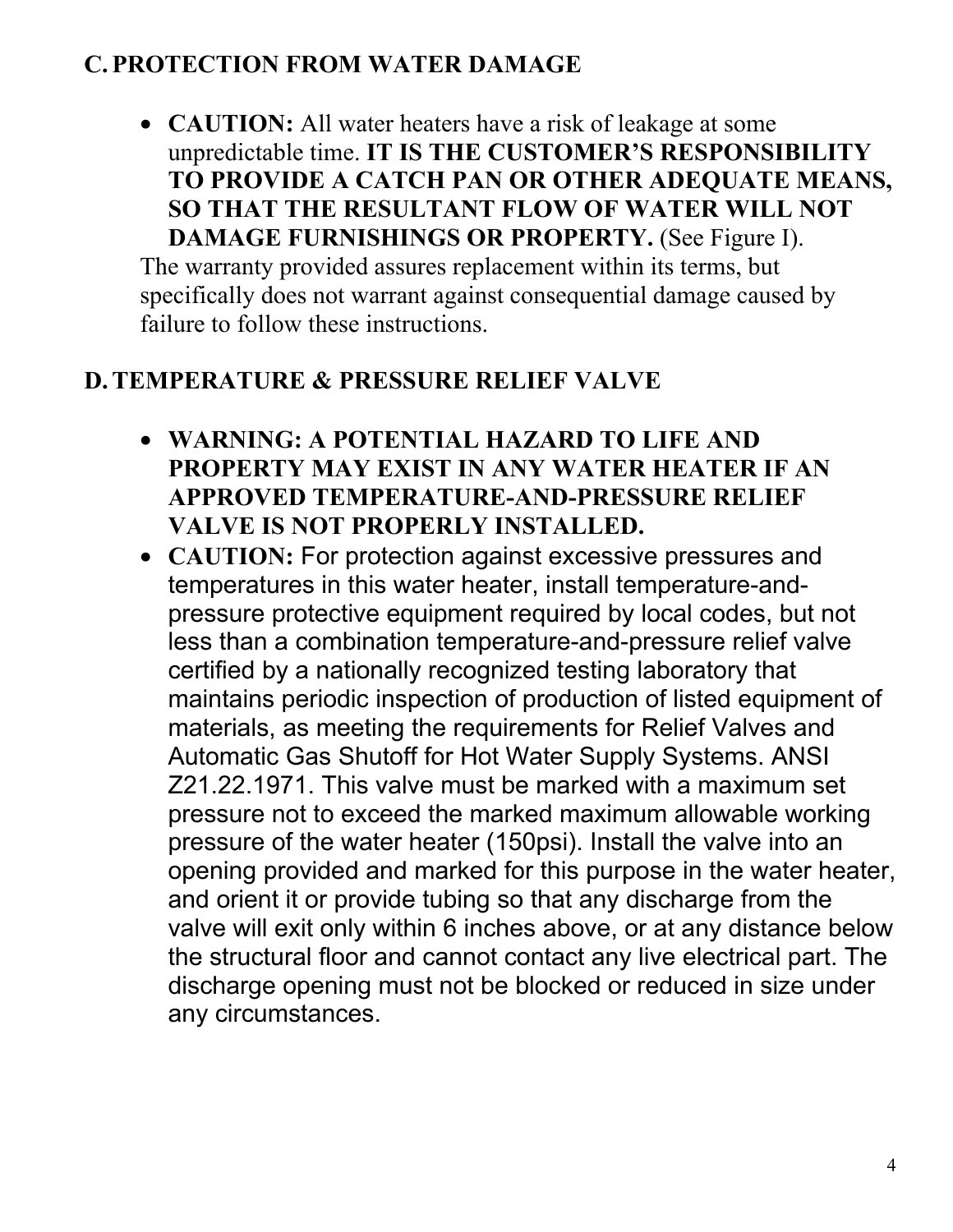- **CAUTION:** A relief valve is designed to discharge excessively hot water. **THE CUSTOMER IS RESPONSIBLE TO PROTECT PROPERTY AND PERSONNEL FROM HARM WHEN THE VALVE FUNCTIONS.**
- A  $\frac{3}{4}$ " NPT brass connection is provided on the topside of the heater for the field installation of a relief valve (see Figure I).
- Care must be taken to be sure that the stem of the pressure and temperature relief is immersed in the water within the top 6" of the tank.
- The drain line must not be concealed or blocked and must be protected from freezing.
- No valve of any kind should be installed between the relief valve and tank or in the drain line.

## **E. WATER SUPPLY CONNECTIONS**

- All water supply fittings on this heater are brass. Do not over tighten or strip threads.
- The cold water fitting is a combination drain and inlet. It is not a shut off valve.
- Provide a shut off valve in the cold water line. Mark for future emergency use.
- Do not apply heat directly to the cold-water inlet.
- The hot water outlet is a threaded connection to the tank. Do not over tighten.
- **WARNING: Some local codes mandate the use of a backflow preventer or check valve or pressure-reducing valve. An adequate expansion tank (or other adequate means) must be installed to prevent pressure build up or damage from thermal expansion when a check valve or backflow preventer or pressure-reducing valve is used. Failure to do so could result in tank leakage and therefore void the warranty.**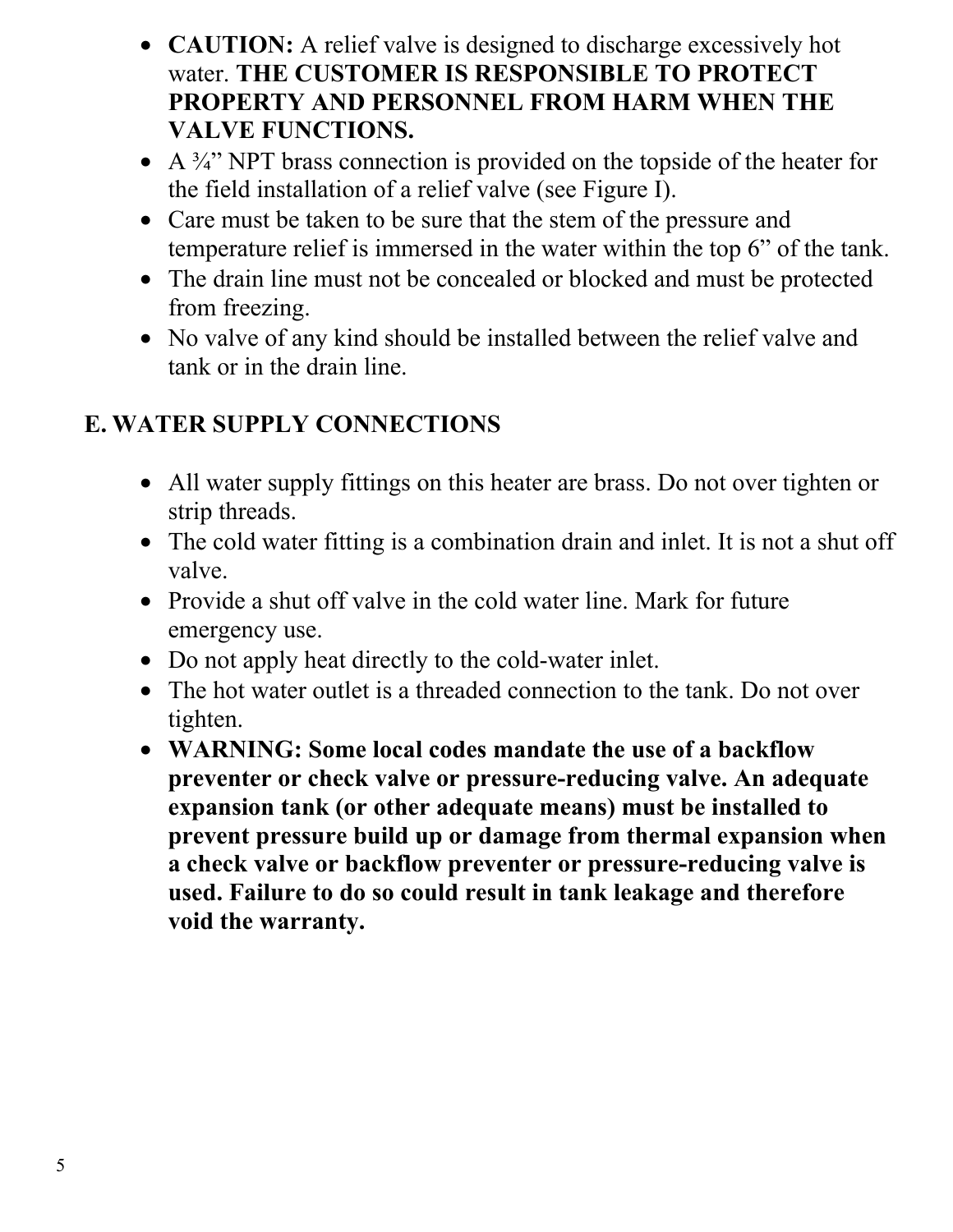## **F. FILLING THE HEATER**

- **CAUTION:** Do not put electrical power to the elements **until** after the heater is completely filled with water.
- Check that the necessary relief valve has been properly installed.
- Completely close the drain valve.
- Open the highest hot water faucet to allow all air to escape from piping.
- Open the valve to the cold water and allow the heater and piping system to completely fill, as indicated by a steady flow of water from the open faucet.

## **G. WIRING CONTROLS**

- **WARNING: The heater elements will be damaged instantly if energy is supplied before the tank is completely filled with water, thus voiding any warranty.**
- A qualified electrician must provide a separate fused branch circuit, conforming to local or National Electric Codes.
- Supply to the heater only the voltage stamped on the rating plate.
- Mark the electrical shut off clearly for future emergency use.
- Read wiring diagrams before making electrical connections (see Table I)
- Field connections with aluminum conductors must use connectors approved for copper to aluminum connection.
- **CAUTION:** There is a risk of electric shock in an ungrounded service It is critical that this unit be wired with a power supply that has a service ground wire available. Be sure to connect the ground wire to the green ground screw in the junction box.

### **H. SUPPLEMENTAL HEAT WARNINGS**

- When a supplemental heat source is connected to the Certified Household Electric Storage Tank Water Heater, provision must be made to limit the heat source temperature not to exceed that of the water heater thermostat setting.
- **Caution:** If the water heater has been retrofitted with supplemental heating equipment, you must adjust both the thermostat controlling the supplemental heat source (located in the water piping) and the thermostat on the water heater (behind the access panel) to the same temperature. Failure to adjust both thermostats to the same temperature can cause loss of proper temperature control.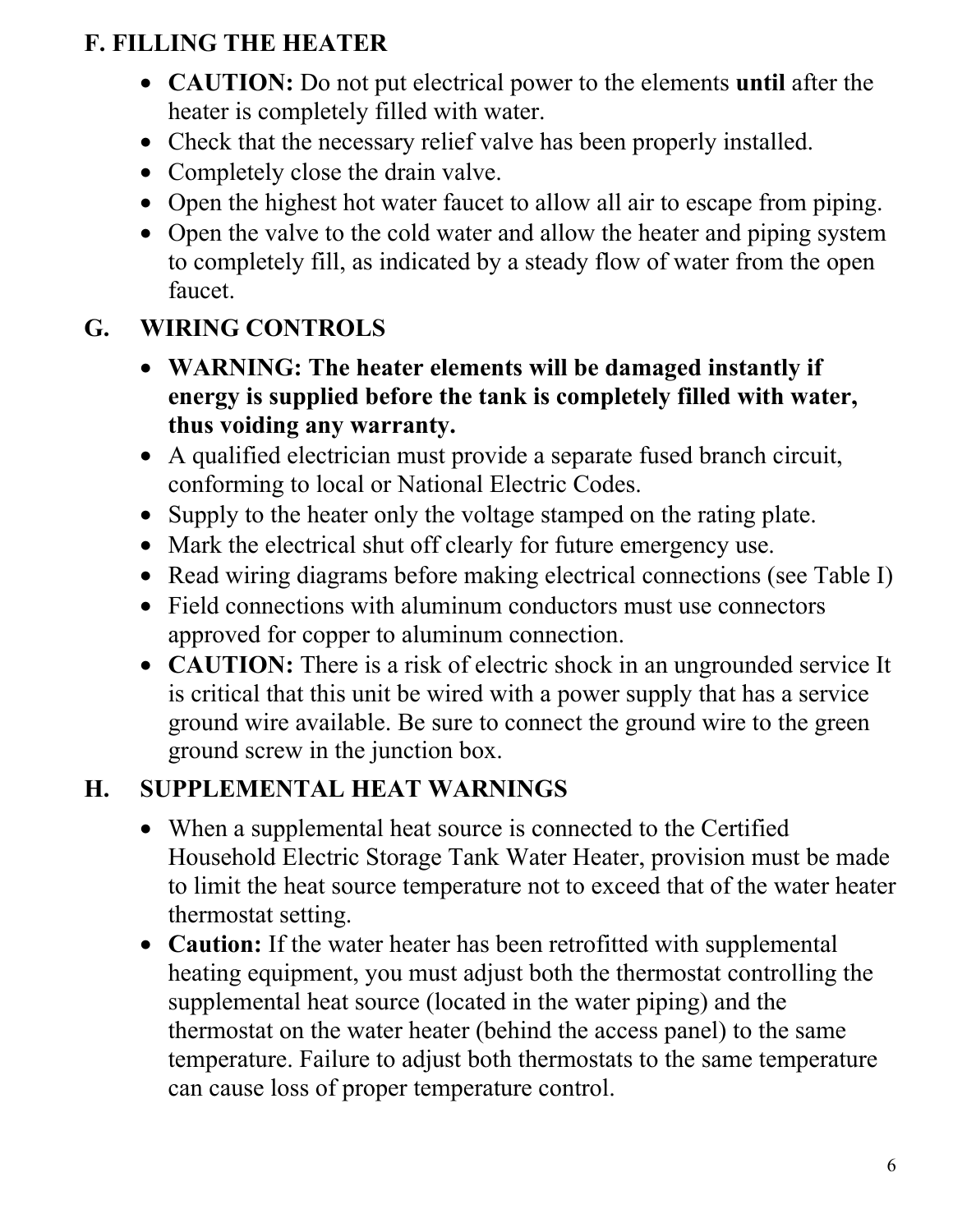# **INSTALLATION CHECKLIST**

## **A.INSPECTION AND PREPARING THE HEATER**

 $\Box$  Do not cover T and P relief valve opening.

# **B. LOCATION**

- $\Box$  Solid foundation and dry location.
- $\Box$  Protect heater water lines from freezing.
- □ Area free of flammable vapors.
- $\Box$  Sufficient room to service heater.

# **C.PROTECTION FROM WATER DAMAGE**

 $\Box$  Be sure to make provisions to protect area from water damage if a leak should occur in the tank or any connected fittings.

## **D.TEMPERATURE & PRESSURE RELIEF VALVE**

- **WARNING:** Improper installation will present potential hazard to life and property.
- A T&P Relief Valve with an 8-inch stem should be used
- $\Box$  Check to be sure that proper relief valve requirements are met.
- $\Box$  Opening on top side.
- $\Box$  Valve stem immersed in the water within the top 6" of the tank.
- $\Box$  3/4" discharge pipe—properly protected from freezing and restrictions.
- No valve between tank and relief valve or in drain line.
- $\Box$  Provision for hot water discharge from relief valve.

## **E. WATER SUPPLY CONNECTIONS:** (SEE FIGURE I)

- $\Box$  Do not over tighten brass threads.
- $\Box$  Mark the water shut off for future reference.
- $\Box$  Do not apply heat to combination inlet and drain.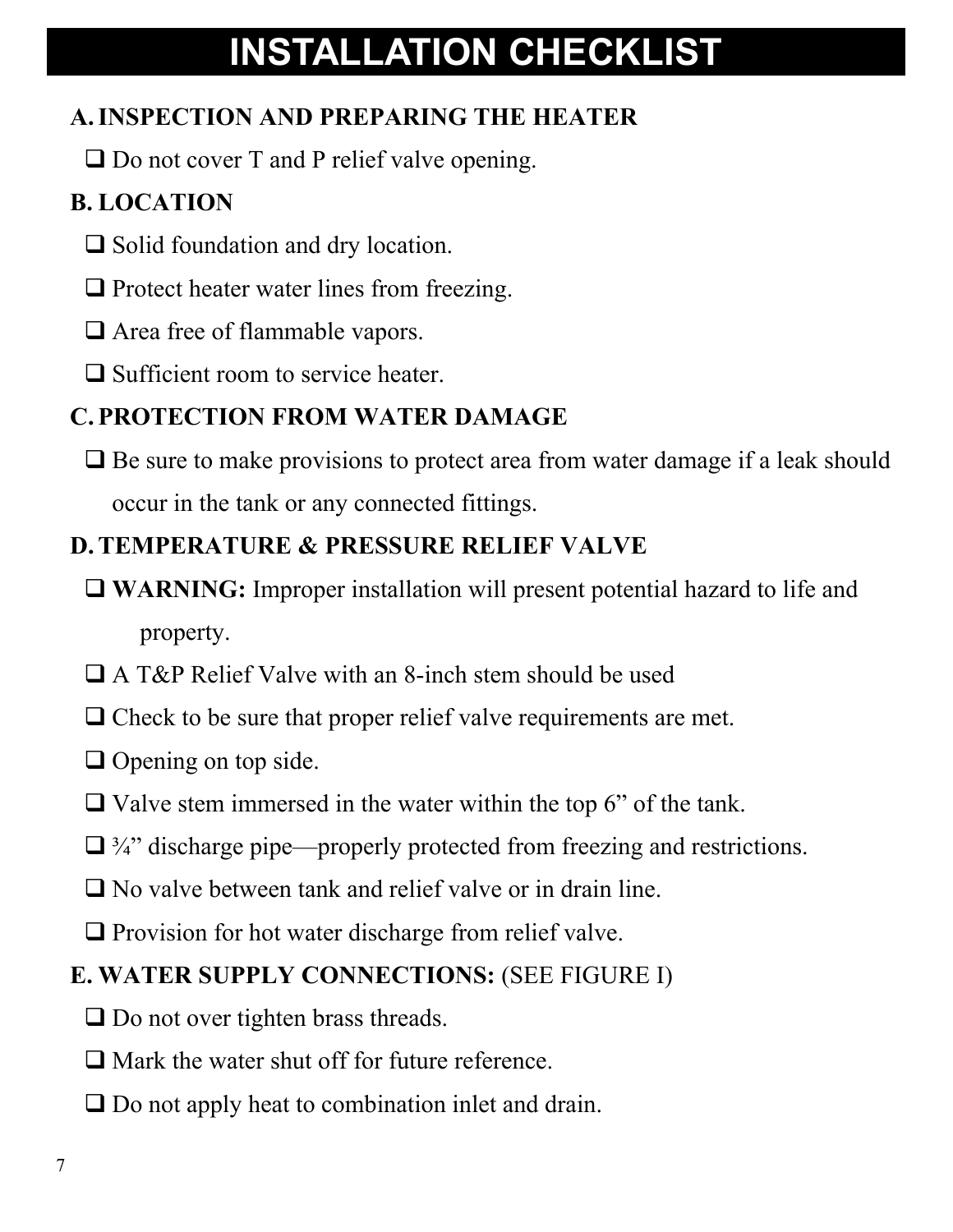### **F. FILLING THE HEATER**

- $\Box$  Completely fill heater before turning on elements.
- □ Water connections completed and free of leaks.
- $\Box$  Check for proper installation of relief valve.
- $\Box$  Close drain valve.
- $\Box$  Open highest hot water faucet.
- $\Box$  Open cold water inlet valve and fill system.

# **G.WIRING**

- **TANK MUST BE FULL OF WATER BEFORE POWER IS ON.**
- $\Box$  Separate fused branch circuit (refer to local codes).
- $\Box$  Mark the electrical shut off for future reference.
- □ Wiring diagram (see Table I)
- Aluminum conductors (see wiring instructions).
- $\Box$  Check to see that voltage on rating plate and supply agree.
- **□ CAUTION:** Unit must be properly grounded.

# **H. INSTALLATION COMPLETED AND CHECKLIST FILLED OUT**

| BY    |  |  |  |
|-------|--|--|--|
| DATE: |  |  |  |

**SPECIAL NOTE:** Test of hot water after installation is necessary to be sure temperature controls are working properly. (See water temperature regulation information on page 8.)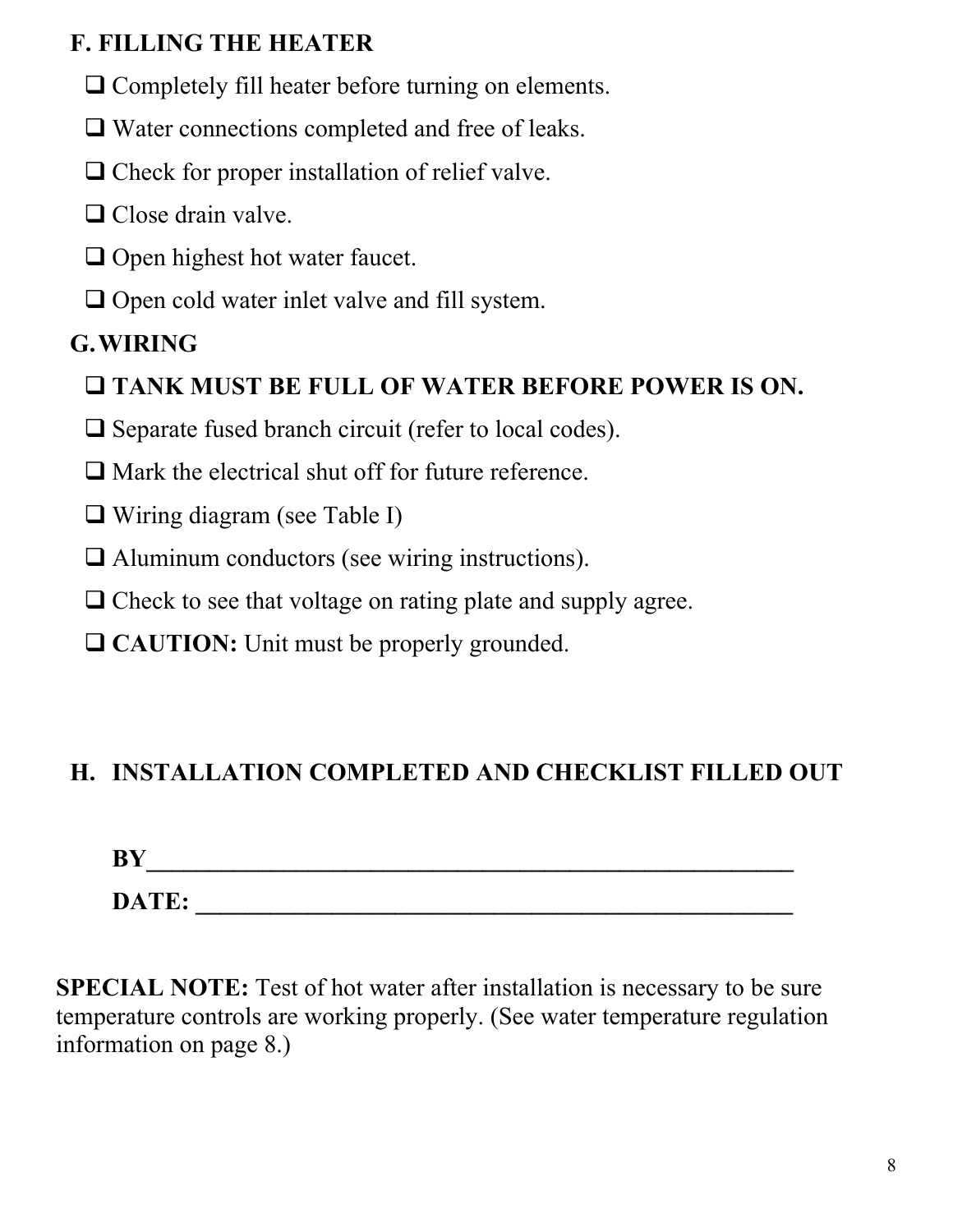# **SERVICE INFORMATION**



- **A.**Water temperature over 125° F can cause severe burns instantly or death from scalds.
- **B.** Children, disabled and elderly are at the highest risk of being scalded.
- **C.** See instruction manual before setting temperature at the water heater.
- **D.** Feel water before bathing or showering.
- **E.** Temperature limiting valves are available, see manual.

The temperature of the water in the heater is regulated by adjustable, automatic, surface mounted thermostats located behind the jacket access panels. These automatic controls are set at the factory to maintain a water temperature of 125°f. Although these thermostats are designed to industry standards, they can fail to control temperature properly without any notice, and therefore should be tested periodically for your protection.

 The test is very simple: Turn on the hot water faucet and measure the maximum temperature with an accurate thermometer. If the temperature is above the safe limits for your circumstances call a service man to adjust or replace the control.

**DANGER: IF YOU DISCOVER EXTREME HOT WATER COMING FROM THE FAUCET, IMMEDIATELY SHUT OFF THE ELECTRICITY AT THE MAIN SWITCH AND CALL COMPETENT SERVICE PERSONNEL. ANY OVERHEATED WATER HEATER IS A POTENTIAL HAZARD TO LIFE AND PROPERTY. DO NOT OPERATE UNTIL THE SOURCE OF THE PROBLEM HAS BEEN DETERMINED AND ELIMINATED.**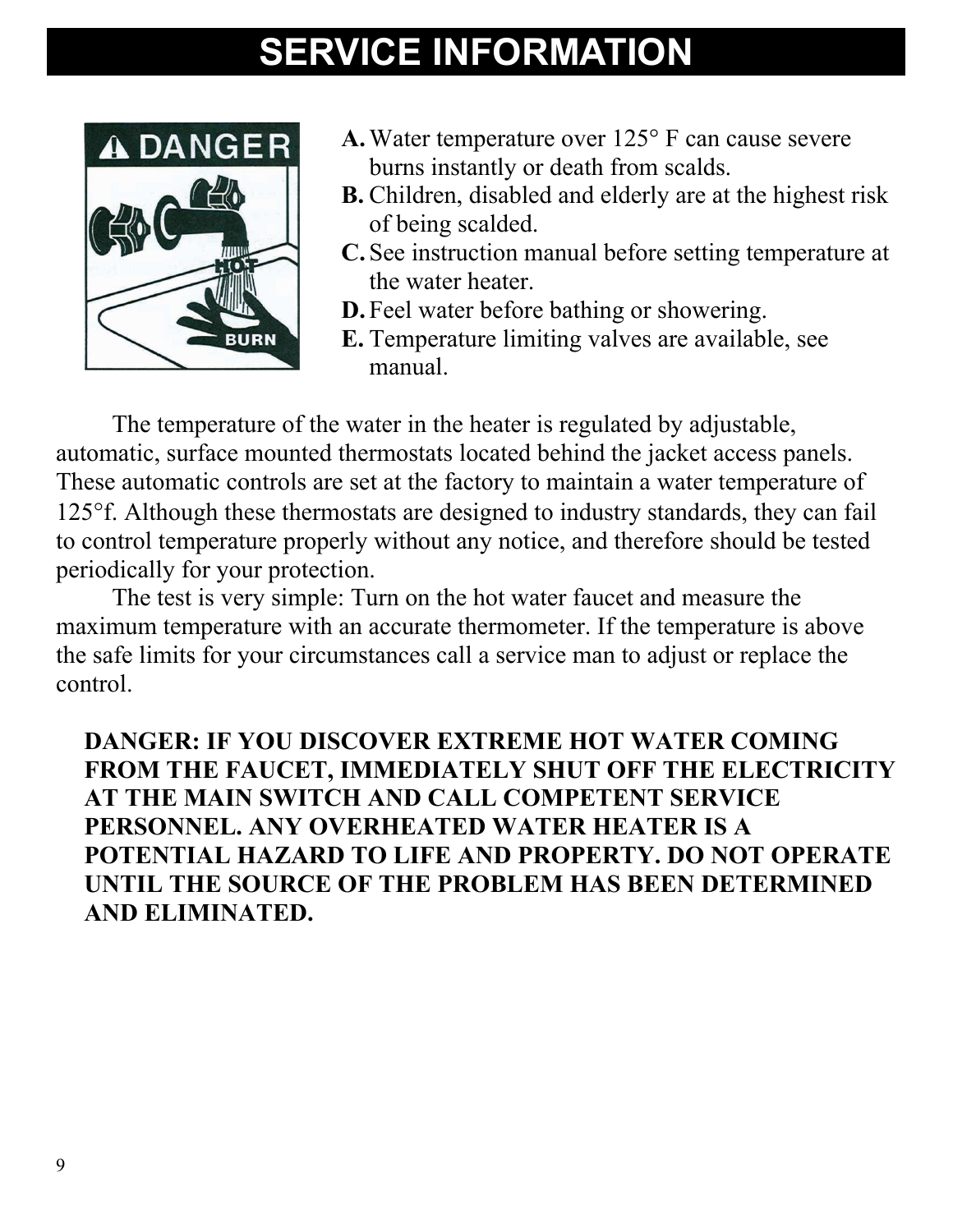Any temperature adjustments of thermostats must be made by qualified service personnel as follows:

- 1. Shut off or disconnect all electrical service to the heater.
- 2. Remove the cover panel with an insulated handle screwdriver.
- a. Adjust the pointer on both thermostats with the insulated screwdriver to the desired temperature and check to see that the proper temperature is achieved. (Do not remove protective cover from thermostat.)\*
- 3. Replace the cover panel and reconnect electrical service.
- 4. Be sure that insulation is replaced carefully. Malfunction of the thermostat will occur if voids are left in the insulation.

\*Both upper and lower thermostats should be set at the same temperature under normal residential conditions.

#### **SAFETY CONTROLS**

 The heater has a combination thermostat and hi-limit control that is located above the top-heating element.

 **This surface mounted hi-limit is designed to interrupt the flow of electricity to all elements when it senses temperatures of approximately 170°F or greater. If this switch operates, do not attempt to reset. A dangerous situation is indicated and a qualified service man should be called to find the source before the unit is operated again**.

 Temperature of the water should be tested periodically at the faucet to be sure thermostats are working properly.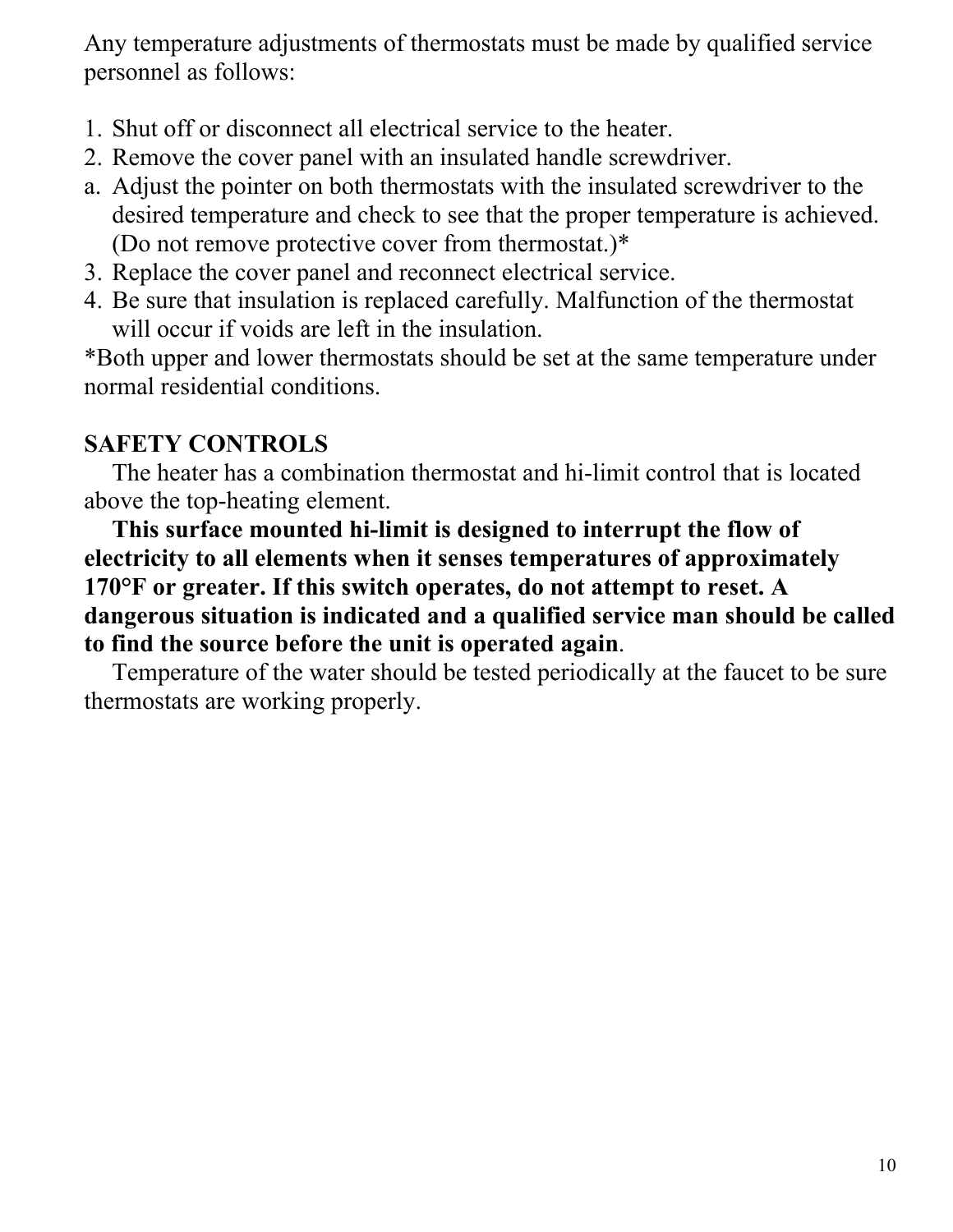# **MAINTENANCE**

Properly maintained, your water heater can provide years of dependable, trouble free service. It is suggested that the purchaser follow the preventive maintenance program outlined below.

### **CONTROLS**

 A periodic inspection of the operating controls, heating elements and wiring should be made by a qualified service personnel. Temperature of the water should be tested periodically at the faucet to be sure thermostats are working properly.

### **LONG TERM SHUT DOWN**

If the water heater is to remain idle for an extended period of time, the power and water to the heater should be turned off to conserve energy.

The water heater and piping should be drained, if they might be subjected to freezing temperatures.

After a long shutdown period, qualified service personnel should check the heater's operations and controls.

Make certain the water is filled before placing it in operation.

### **DRAINING THE HEATER**

**CAUTION:** Shut off all power to the heater before draining water. To drain the tank, a hot water faucet must be opened to admit air to the tank.

- **1.** Attach a hose to the drain valve on the heater.
- **2.** Close valve on the cold water line to the heater.
- 3.Open the drain valve and direct the water to a drain.

### **EMERGENCY**

 Should the heater be subject to flood, fire or other damaging conditions, turn off the power and water to the heater.

**DO NOT** place water heater in operation again until it has been thoroughly checked by qualified service personnel.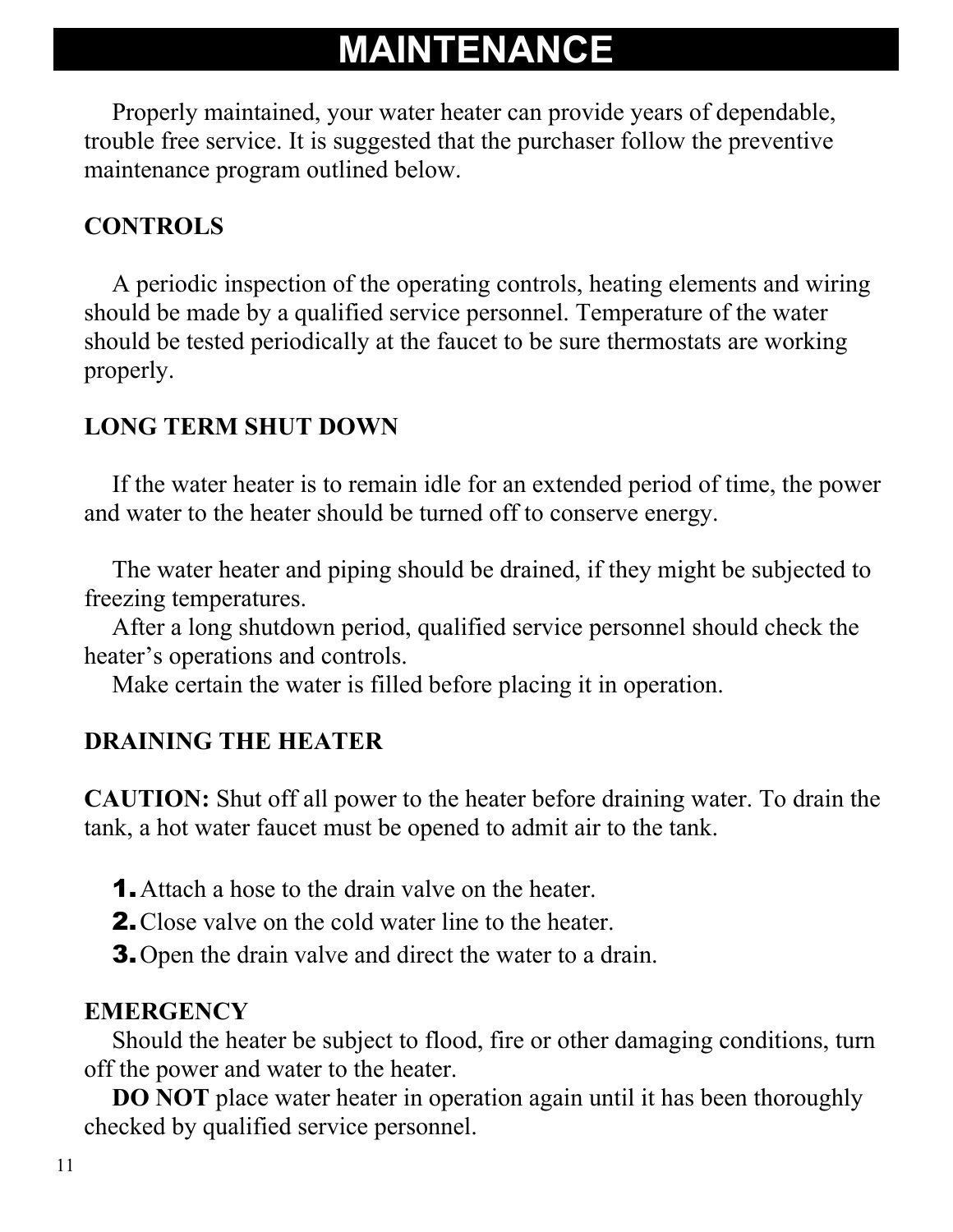# **TROUBLESHOOTING**

#### **FOR QUALIFIED SERVICE PERSONNEL ONLY.**

**CAUTION:** Make certain power to heater is **OFF** before removing jacket access panel(s) for any reason.

| <b>NATURE OF TROUBLE POSSIBLE CAUSE</b> |                                                                                                                                   | <b>SERVICE</b>                                                                                 |
|-----------------------------------------|-----------------------------------------------------------------------------------------------------------------------------------|------------------------------------------------------------------------------------------------|
| No Hot Water                            | 1. Water Heater Switch turned off.<br>2. Improper Wiring                                                                          | Turn ON<br>*Rewire per wiring<br>diagram                                                       |
|                                         | 3. No Power—blown fuse<br>a. Shorted wiring<br>b. Circuit over load<br>c. Improper wiring<br>d. Grounded Element or<br>Thermostat | *Replace or repair<br>*Provide adequate circuit<br>*Recheck wiring<br>*Replace safety controls |
|                                         | 4. Manual reset limit open<br>a. Thermostat malfunction                                                                           | *Adjust setting or replace                                                                     |
|                                         | b. Heat build-up due to loose<br>wires                                                                                            | *Tighten connections                                                                           |
|                                         | c. Switch malfunctions                                                                                                            | *Replace                                                                                       |
| Not enough Hot<br>Water                 | 1. Heater undersized                                                                                                              | *Install proper size heater                                                                    |
|                                         | 2. Element malfunction<br>3. Thermostat malfunction                                                                               | *Replace element<br>*Check wiring—replace                                                      |
| Water too hot or<br>Not hot enough      | 1. Thermostat setting too high<br>or low                                                                                          | * Change setting as required                                                                   |
|                                         | 2. Thermostat out of calibration                                                                                                  | *Adjust setting or replace                                                                     |
|                                         | 3. Insulation around elements<br>not properly replaced                                                                            | *Replace insulation properly                                                                   |

**\*CAUTION:** For your safety, DO NOT attempt repair of electrical wiring, thermostat(s), heating elements or other operating controls. Refer repairs to qualified service personnel.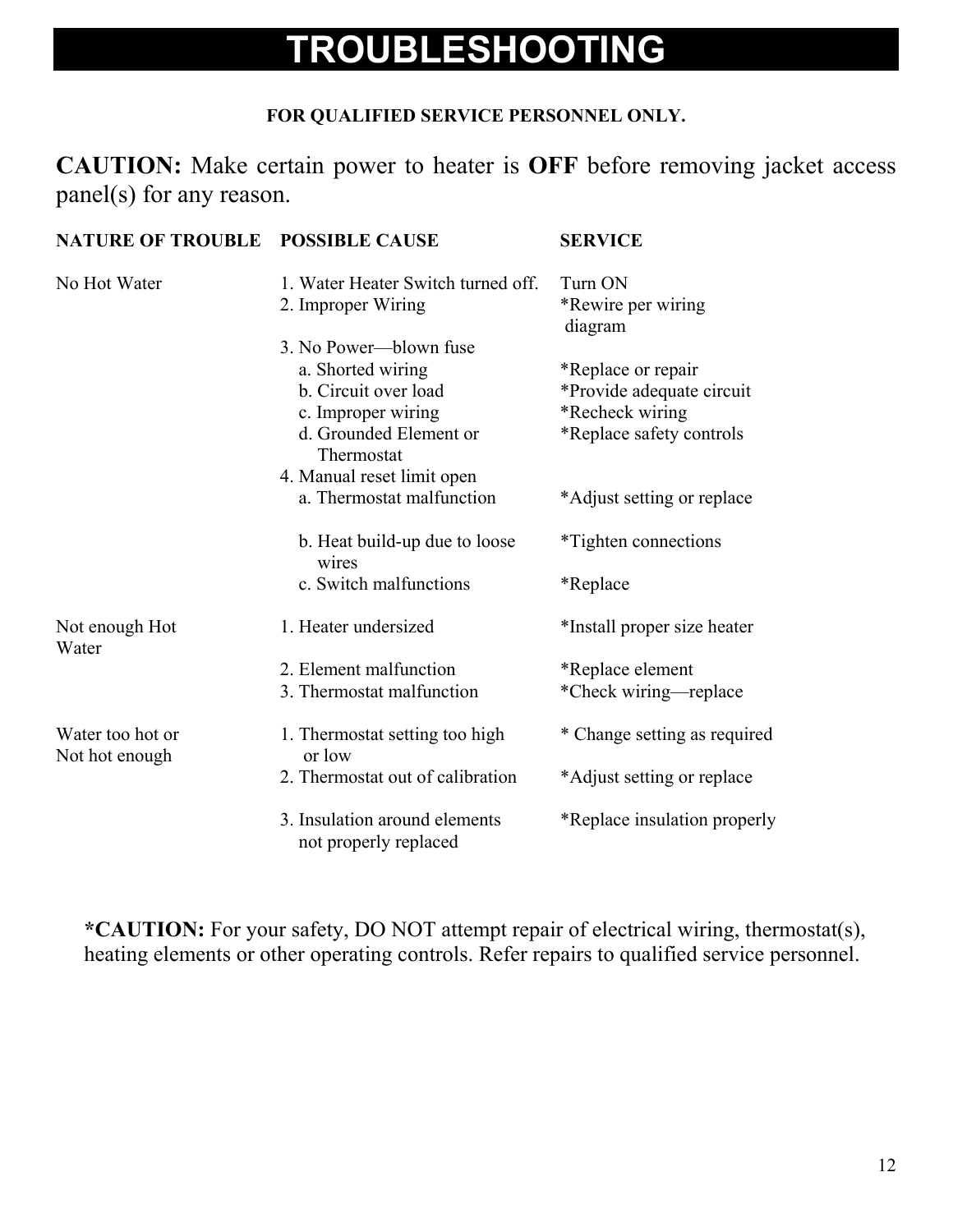# **INSTALLATION DIAGRAM / PARTS LOCATION**

**Figure I** Cold  $\ln$   $\blacksquare$ Hot Out to Fixures 7 ტ  $\left(1\right)$ 2  $\left[ \mathbf{8}\right]$ 4  $=$  Union Shutoff 9 **Expansion Tank** 10  $(11)$ 6

Auxiliary Catch Pan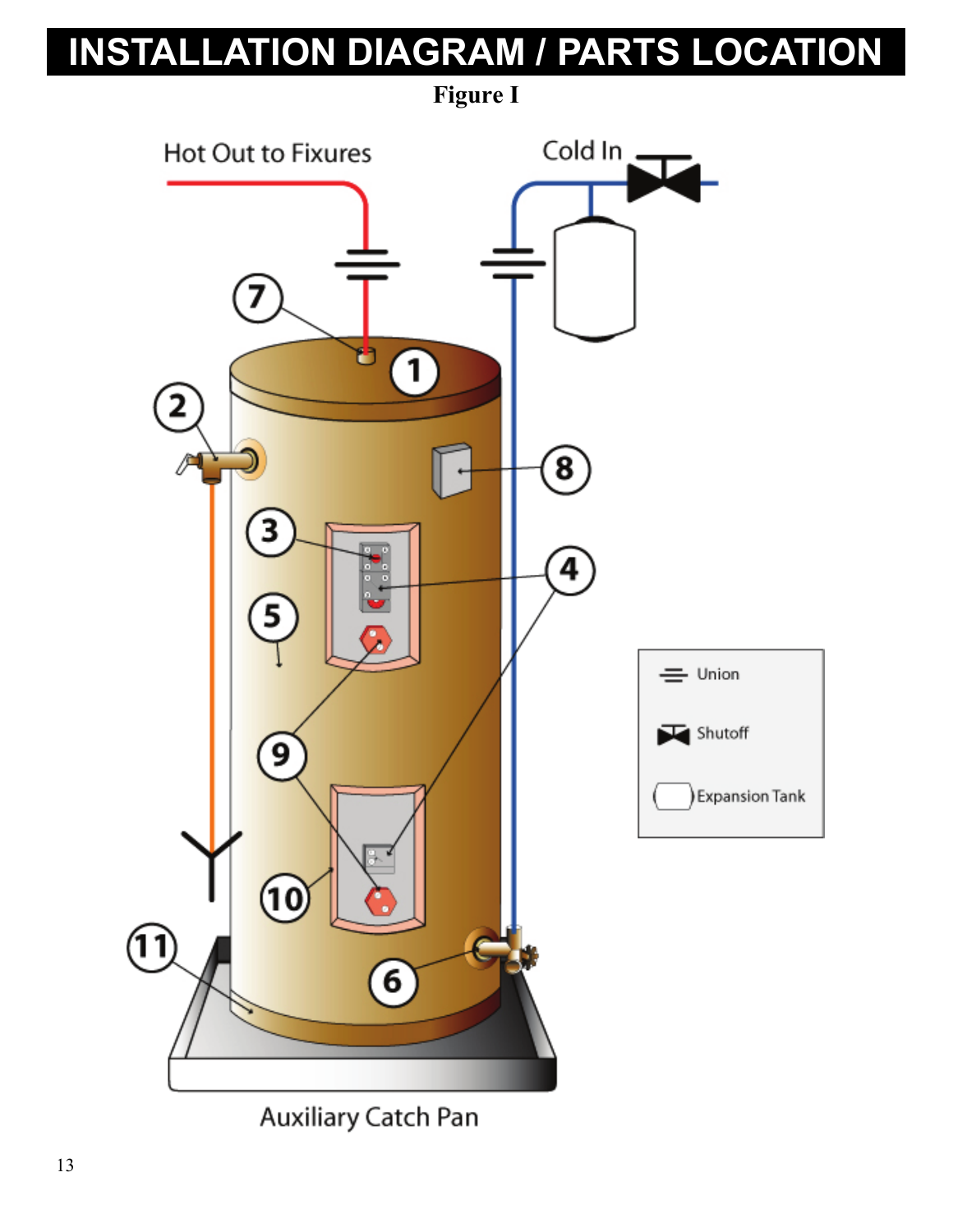# **PARTS LIST**

## 1.**Top Pan**

- **2.** Relief Valve Located above and to the left of hot water outlet.
- 3.**High Limit Safety Switch** Manual reset switch designed to shut off all electrical circuits if water reaches the setpoint of 170°F or greater.
- 4.**Automatic Thermostats** For constant temperature control, thermostats are specifically designed for Hydrastone® water heaters. Located under access plates.
- 5.**Plastic Jacket** Durable & easy-to-clean jacket is hi density plastic.
- 6.**Water Diffuser** Introduces cold water at the bottom of the tank in a flat, gentle swirl, preventing turbulent mixing with heated water above. Tank drain is also a part of the cold water diffuser.

## 7.**Hot Water Outlet Nipple with Heat Trap**

- 8.**Wiring & Connections** Located in front of the heater for easy installation and access. All wiring is designed for operation up to 6KW  $\omega$ 240volts.
- 9.**Long-Life Heating Elements** Waster is reduced with immersed heating elements because all available heat passes directly into the water. Low watt density elements assure longer life – and reduce mineral buildup.
- 10.**High-Density Insulation** Two inches of high-density foam blanket the storage tank. Extra thickness on top and bottom significantly reduce heat loss.

# 11. **Bottom Pan**

NOTE: When ordering parts, please specify model and serial number of tank, shown on the rating plate, as well as parts name, information and number.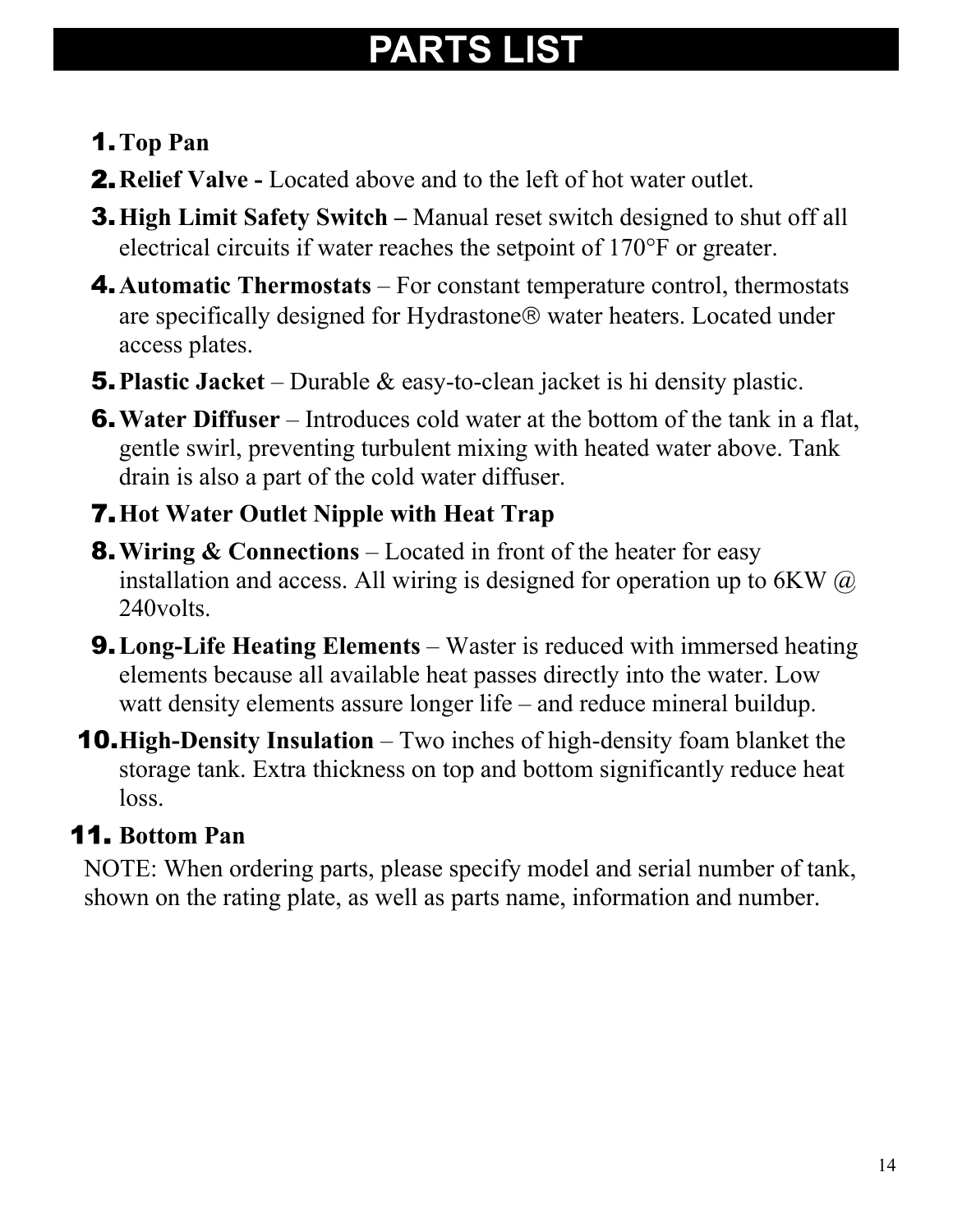# **SINGLE PHASE WIRING DIAGRAMS**



Position Temp (F) (minimum)  $110°$ HOT  $120°$  $130°$ Α В  $140°$ C  $150°$ **VERY HOT**  $160°$ 



**Single Element** 240 Volt Only

Red and Black leads are intended for time clock control. If not required, connect per dotted lines.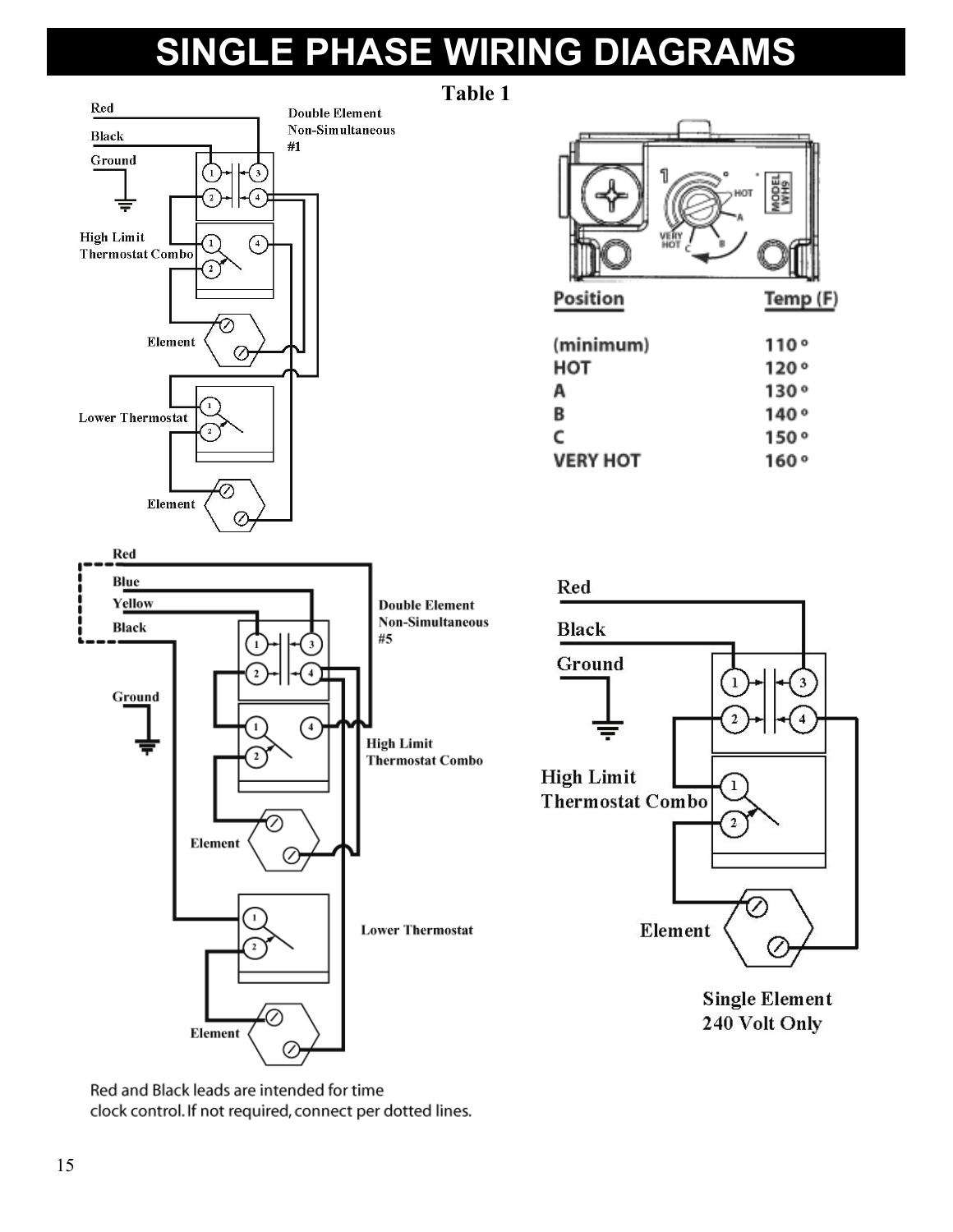#### **(For Use with Energy Controller Equipped Heaters Only) FOR CONTROL OF UPPER & LOWER ELEMENTS (#1 diagram)**



**FOR CONTROL OF LOWER ELEMENTS ONLY (#5 diagram)**